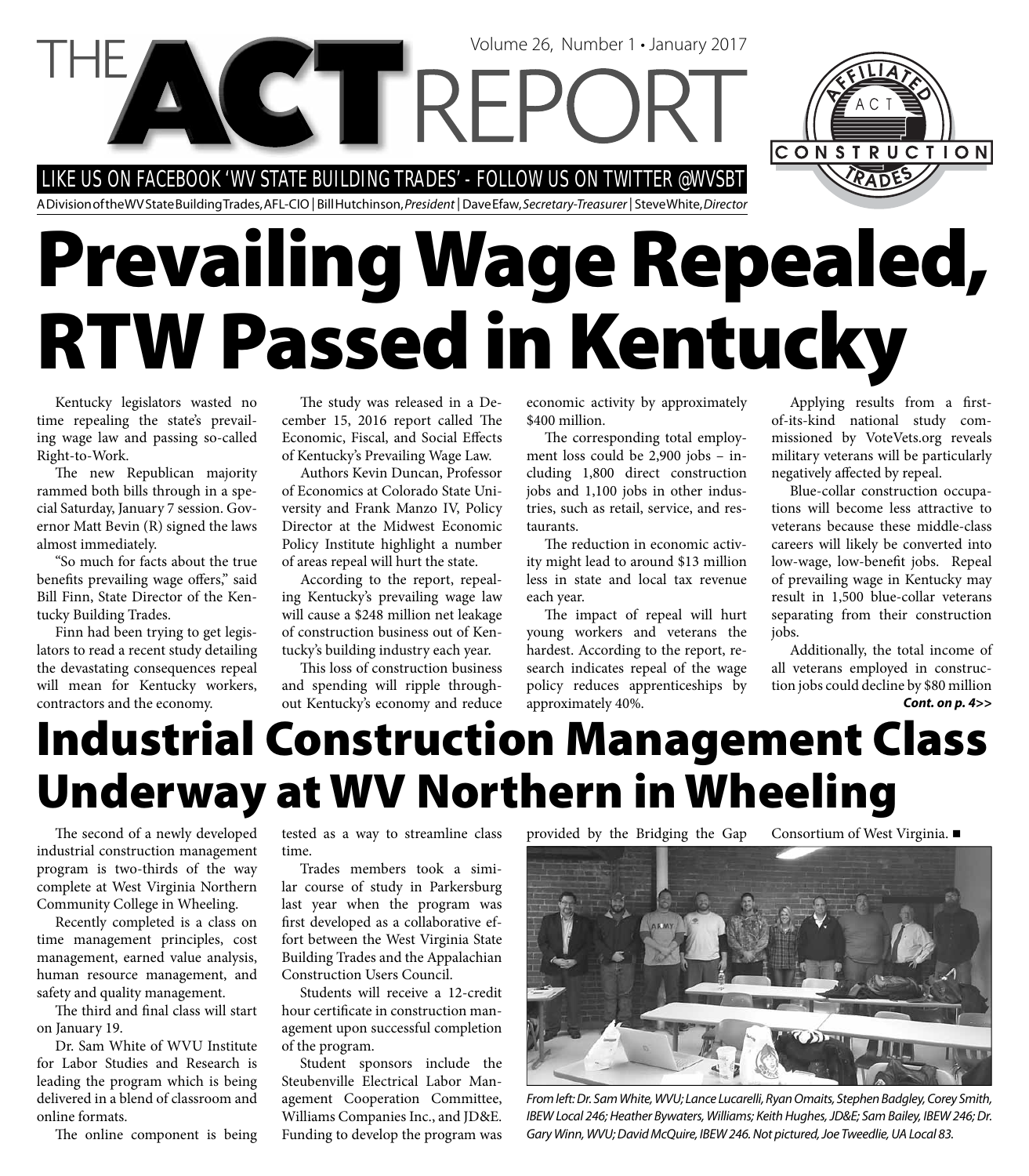#### **Moundsville Power Gets OK to Increase Output from Public Service Commission** *Permit Challenge Still Blocking \$615 Million Job*

The WV Public Service Commission updated a permit allowing an increase in the electricity produced by the proposed Moundsville Power gas fired electric plant.

The order was issued December 19, 2016.

At the same time the PSC rejected an attempt by the Ohio Valley Jobs Alliance (OVJA) to intervene in the project.

Moundsville Power LLC was granted a siting permit back in February of 2015 for a 549 Megawatt plant. Since that time Moundsville learned AEP would be upgrading the substation where the grid connection will be made to input electricity.

The upgrade will allow Moundsville to produce up to 673 MW with basically the same facility already permitted running at a higher capacity.

The PSC noted the key characteristics for the facility remain the same as what had already been approved. Issues of noise and visibility were reviewed and found to be basically the same. The exhaust stack and cooling towers, footprint, turbines, equipment, feedstock, transmission lines etc., are unchanged.

However the increased output means more air emissions leading to the need for a revised air permit. The state Division of Environmental Protection approved the updated permit on August 14, 2015.

OVJA asked the PSC to look at an issue they have raised regarding the project's air permit. The PSC rejected their attempt to intervene.

However the PSC noted in their order the permit is conditional on the developer receiving all other needed permits including an air permit.

Moundsville already went through a similar permit update regarding the increased output for their air permit. The state Division of Environmental Protection updated their permit recognizing the increased power gener-

#### **2016 BEST Breakfast**



Hundreds of community leaders attended the annual Project BEST Christmas breakfast in Wheeling held on December 7. The premier Labor-Management organization once again showcased many construction accomplishments from the year. BEST has a long history of highlighting the positive contributions made by the unionized sector of the construction industry.

ation and resulting emissions would still be in compliance with existing regulations.

OVJA appealed that permit to the state Air Quality Board (AQB) and lost.

In their July 18, 2016 order issuing the air permit the AQB wrote "it was somewhat concerned by the OVJA's apparent lack of knowledge about the contents of the appeal, lack of a cognizable purpose related to the environment, and overall express intent

to stop the construction of the plant solely to benefit another industry."

OVJA has now appealed the AQB ruling at the Kanawha County Circuit Court. The effect is to prevent hundreds of local construction workers from getting much needed jobs in the area.

Exactly such a point was made in numerous letters to the PSC in support of the project from a variety of local construction unions in the region.

### **Parkersburg Iron Workers 787 JAC Takes Applications**

Iron Workers Local 787 Joint Apprenticeship Committee (JAC) takes applications for their program each Wednesday (excluding holidays).

Those interested must fill out the application at 303 Erickson Boulevard, Parkersburg in person, during regular business hours; 8:00 am – noon and 1:00 pm – 4:30 pm.

Applicants must provide proof they are at least 18 years old, capable of performing work of the Iron Worker trade, be a High School Graduate or have an equivalent certificate, have a valid driver's license, and pass an aptitude test given by the Parkersburg Workforce office.

In addition an applicant must live within Local 787's area for at least one year prior to applying.

Local 787's area in Ohio includes the counties of Athens, Meigs, Morgan, Noble, and Washington; in West Virginia Calhoun, Doddridge, Gilmer, Jackson, Lewis, Mason, Pleasants, Ritchie, Roane, Upshur, Wirt and Wood Counties.

If selected a candidate must pass a substance abuse test.

The Iron Workers Joint Apprenticeship Training Program teaches in the classroom as well as on the job.

Classes are held evenings and Saturdays, allowing on-the-job learning while getting paid.

The goal is to educate new workers how to safely and efficiently perform all aspects of the trade including structural, ornamental, and reinforcing iron work, as well as mathematics, welding, and rigging.

The Apprenticeship is a four year program with starting wages set at 50% of Journeyman scale with full benefits. Increases are given every six months until training is complete.

Applications will be kept on file for a year.

No applicant will be rejected because of race, color, religion, national origin or sex.

Iron Workers Local 787 JAC will take affirmative action to provide equal opportunities in apprenticeship.

For more information contact Brad Winans, Apprenticeship Coordinator, at 304-485-6231.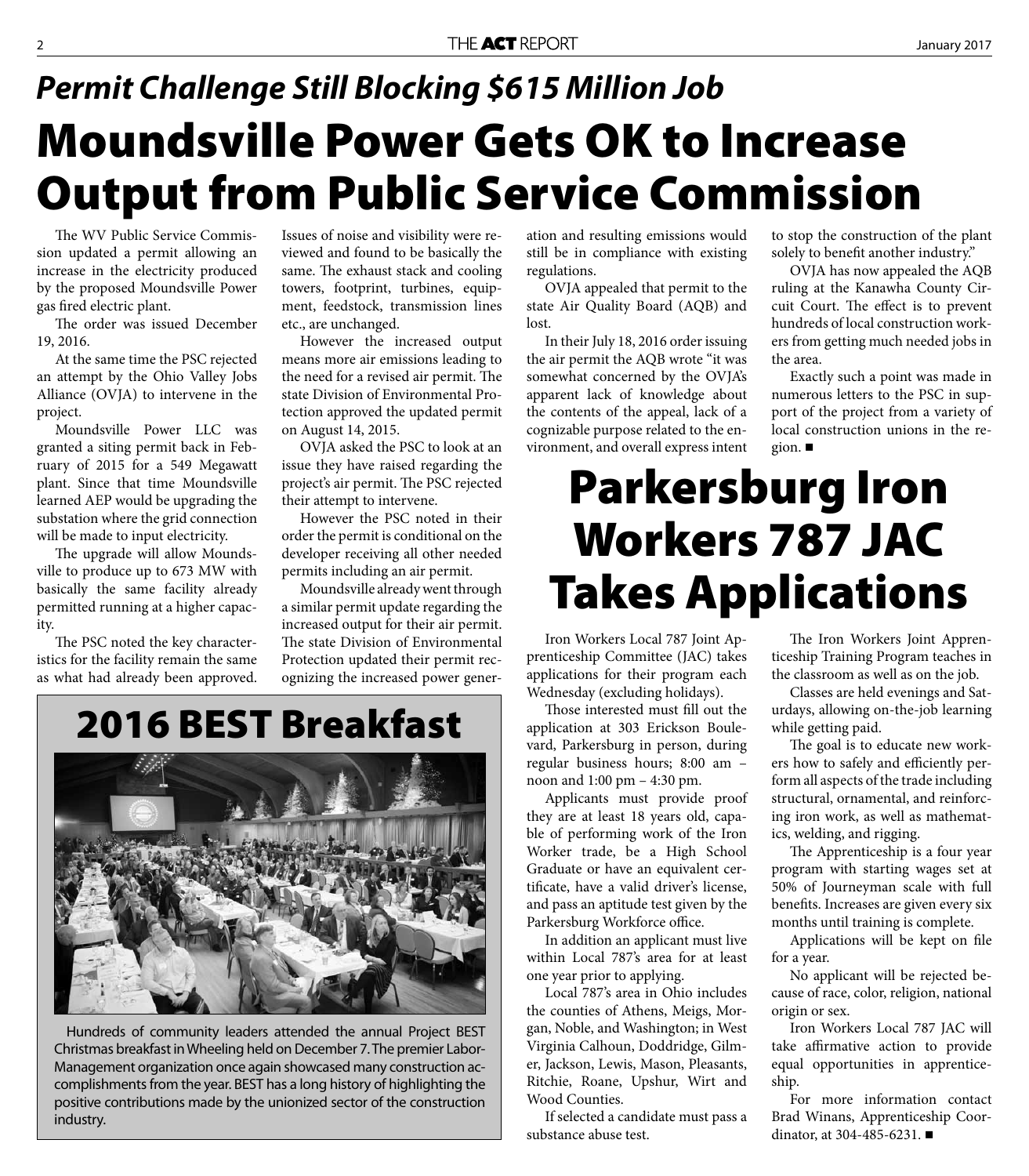# **2017 Legislative Session Starts in February**

The 2017 legislative session will begin February 13, a month later than usual due to the election of a new governor.

Representatives from the Trades are hoping for the best but preparing for the worst.

Critical infrastructure investment is needed and could boost the ailing state economy.

That could be good news for local workers if funds can be dedicated toward much needed projects. However the state budget is expected to be \$400 million in the red so finding new funds for infrastructure will be a challenge.

Restoring the state prevailing wage law will also be on the agenda of building trades representatives and legislators; however with the current legislative make-up success is unlikely.

"We will show, with facts and figures, that promised savings from prevailing wage repeal have not materialized," said Steve White, ACT Director.

Instead the evidence points to the problems predicted – lost jobs from

imported workers and contractors, lower wages, decline in benefits, and construction quality problems.

"The repeal of prevailing wage is really hurting our local workers, contractors and economy," said White.

Working families are also expecting another round of attacks from Republican legislative leaders similar to the last two years of Republican control.

News stories about the possible repeal of decades old wage bond laws have surfaced. These laws require companies new to the area to put up a bond to make sure wages are paid.

In the 1970's and 80's, particularly in the coal industry, many workers got stiffed by companies who would delay paychecks for weeks and then close their doors or leave town.

The wage bond protects workers from such actions.

In Kentucky the fight has already started with a new republican majority passing Right-to-Work, Prevailing Wage Repeal, and a new antiunion measure dubbed the Paycheck Protection Act.

"We call it Paycheck Deception,"

#### **Atlantic Coast Pipeline One Step Closer**



Miles of pipe wait to be turned into the Atlantic Coast Pipeline by union workers. The stockpile is in the Morgantown area. The pipe pictured is 42 inches in diameter.

Staff from the Federal Energy Regulatory Commission (FERC) recently gave approval for the project. FERC Commissioners must now review the recommendations. Construction of the \$5 billion project is expected in 2018.

said Dave Efaw, Secretary-Treasurer of the WV State Building Trades.

"It's another bill from the rightwing think tank ALEC that's sole purpose is to gut unions and take away the only protection working families have."

The bill creates a huge paperwork

burden on unions, especially around any political speech, while leaving corporations free to spend unlimited funds.

"These bills will take us back to the 1920's when corporations made all the rules and workers had to obey or else," said Efaw.

#### **Apprenticeship Opportunity for Inside Wireman**

The Charleston Electrical Joint Apprenticeship and Training Committee is accepting applications from 10:00 a.m. until 6:00 p.m. on the 3rd Thursday of each month.

The application must be filled out in person at the JATC office located at 810 Indiana Ave. Charleston, WV.

The deadline to apply for the 2017 Charleston Electrical Apprenticeship will be Thursday, February 16th, 2017.

The International Brotherhood of Electrical Workers Local 466 and the Charleston Division of the WV-Ohio Valley National Electrical Contractors Association work together to deliver the highest quality training available for our electrical apprentices in all phases of work in commercial, industrial, instrumentation, and tele-data.

Apprentices receive five years training with a total of 900 hours of classroom instruction and 8000 hours of on-the-job training.

This provides affiliated contractors with craftsmen who have the knowledge, skills, and attitude to remain competitive with honest, wages and benefits.

Starting apprenticeship pay is \$14.51 per hour plus benefits.

Copies of a High School diploma, equivalency (GED or TASC) diploma, a two-year Associate Degree or higher must be submitted.

In addition all applicants must provide either an official high school transcript showing successful completion of one full year of algebra or a college transcript showing credit for an algebra course.

Veterans who submit a DD-214 form will receive consideration for military training and experience.

Applicants must have a valid driver's license.

There is an application fee of \$20.

Before admission and during the program a substance abuse test will be administered at random times.

The recruitment, selection, employment and training of apprentices during their apprenticeship, shall be without discrimination because of race, color, religion, national origin, sex or age--except the applicant must be at least 17 years of age to apply and 18 years of age at time of indenture. The JATC does not, and will not, discriminate against a qualified individual with a disability.

Applicants who meet all basic requirements and are a resident of one of the counties listed below will be interviewed and selected in order of their ranking: Zone 1 (Charleston area) Boone, Braxton, Calhoun, Clay, Fayette, Gilmer, Kanawha, Nicholas, Putnam, Raleigh, Roane, Summers, Webster and Wyoming Counties. Zone 2 (Bluefield/Princeton area) in WV; Monroe, McDowell, Mercer and Greenbrier and in VA; Bland, Buchanan, Carroll, Giles, Grayson, Smyth, Tazewell and Wythe Counties.

For more information check out their web site www.ibew466.org. ■